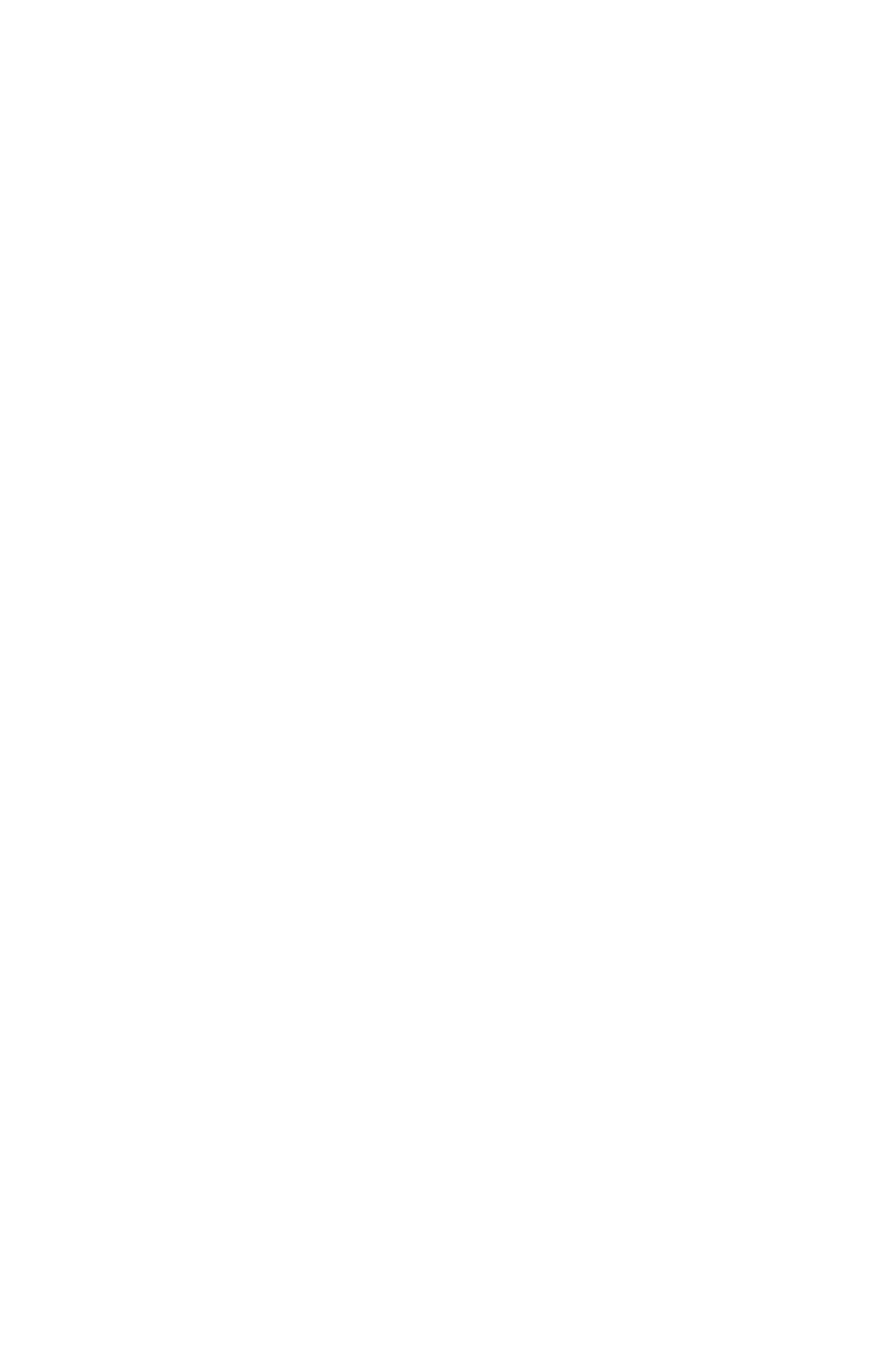|              | TC3                                                                                                      |                         | 2/02          |
|--------------|----------------------------------------------------------------------------------------------------------|-------------------------|---------------|
|              |                                                                                                          |                         |               |
|              | <b>PARTS LIST</b>                                                                                        |                         |               |
|              | in numerical order                                                                                       |                         |               |
|              |                                                                                                          |                         |               |
|              | First use the exploded drawings on the following<br>pages to locate the part you need. Then look up it's |                         |               |
|              | part number in the left column in numerical order.                                                       |                         |               |
|              |                                                                                                          |                         |               |
|              | Can't find the part you're looking for? See later                                                        |                         |               |
|              | sections for parts not in the exploded drawing.                                                          |                         |               |
|              | Prices subject to change without notice. Typographic                                                     |                         |               |
|              | errors or other product pricing/ description errors will                                                 |                         |               |
|              | not be honored.                                                                                          |                         |               |
|              | Parts subject to availability.                                                                           |                         |               |
|              |                                                                                                          |                         |               |
| Part<br>#    | <b>Description</b>                                                                                       | qty                     | price         |
| 3848         | <b>TC3 Battery Spacer</b>                                                                                | 1                       | 2.00          |
| 3850         | TC3 Composite Chassis                                                                                    | 1                       | 25.00         |
| 3851         | TC3 Front Bumper, plastic                                                                                | 1                       | 5.00          |
| 3852<br>3853 | TC3 Foam Front Bumper                                                                                    | 1<br>1                  | 5.00          |
| 3855         | TC3 Battery Hold-Down Strap<br>TC3 Steering Rack Set (rack, rack arm, spring, shim,                      | 1                       | 6.00<br>5.00  |
|              | nut and screw)                                                                                           |                         |               |
| 3856         | TC3 Steering Rack Hardware (rack posts, rack                                                             | $\mathbf{1}$            | 7.00          |
|              | bushings, shims & washers)                                                                               |                         |               |
| 3858         |                                                                                                          | 12                      |               |
| 3860         | Long & Short Special Ball Ends, black<br><b>TC3 Front A-Arms</b>                                         | pr                      | 10.00<br>7.50 |
| 3862         | 5-40 x 1/8 Set Screw with wrench                                                                         | 6                       | 2.50          |
| 3863         | TC3 Front & Rear Arm Mounts, F, F+2 (+2° kickup)                                                         | 1                       | 6.00          |
|              | (std)                                                                                                    |                         |               |
| 3864         | TC3 Optional Front & Rear Arm Mounts, F-0                                                                | $\mathbf{1}$            | 8.00          |
| 3865         | (0° kickup)<br>NEW! Droop Set Screws, 10-32 x 5/16                                                       | 4                       | 1.50          |
| 3866         | TC3 Hinge Pin Set                                                                                        | set                     | 5.00          |
| 3867         | <b>TC3 Steel Turnbuckle Set</b>                                                                          | set                     | 14.00         |
| 3868         | TC3 Front Block Carriers, 0° caster (std)                                                                | pr                      | 6.00          |
| 3870         | TC3 Front Block Carriers, 2° caster                                                                      | pr                      | 8.00          |
| 3872<br>3874 | TC3 Front Block Carriers, 4° caster<br>TC3 Block Carrier Bushings                                        | pr<br>4                 | 8.00          |
| 3875         | 4-40 x 11/32 B.H.S Screw with Shoulder                                                                   | 4                       | 6.00<br>2.00  |
| 3876         | TC3 Front Steering Blocks & Rear Hub Carriers                                                            | set                     | 10.00         |
| 3879         | TC3 Front & Rear Chassis Braces                                                                          | set                     | 7.00          |
| 3881         | TC3 Front Shock Tower                                                                                    | 1                       | 6.00          |
| 3886         | TC3 CVD Stub Axle with Hardware                                                                          | $\overline{2}$          | 16.00         |
| 3887         | TC3 Composite CVD Bones                                                                                  | 4                       | 10.00         |
| 3890<br>3895 | TC3 Rear A-Arms<br>TC3 Rear Shock Tower                                                                  | pr<br>1                 | 7.50<br>7.00  |
| 3897         | <b>TC3 Pivoting Body Mounts</b>                                                                          | 4                       | 4.00          |
| 3900         | <b>TC3 Rear Bumper</b>                                                                                   | 1                       | 4.00          |
| 3902         | TC3 Lexan Transponder Mount w/servo tape                                                                 | $\mathbf{1}$            | 2.00          |
| 3904         | <b>NEW!</b> 2-56 Locknuts                                                                                | $\overline{4}$          | 3.00          |
| 3905         | TC3 Composite Shock Kit (pr)                                                                             | pr                      | 20.00         |
| 3906<br>3907 | <b>NEW!</b> D-Drive rings<br>NEW! 3/16 x 5/16 Bushings                                                   | pr                      | 1.50<br>1.00  |
| 3908         | <b>NEW!</b> Molded Outdrives                                                                             | pr<br>2 pr              | 5.00          |
| 3909         | <b>NEW!</b> Diff Rebuild Kit (molded outdrives)                                                          | 1                       | 8.00          |
| 3910         | TC3 Front or Rear Transmission Cases                                                                     | pr                      | 9.00          |
| 3911         | <b>TC3 Transmission Shim Set</b>                                                                         | 16                      | 5.00          |
| 3912         | TC3 Long & Short Outdrives, steel (1 ea)                                                                 | $\overline{\mathbf{c}}$ | 15.00         |
| 3913         | <b>NEW!</b> Molded Diff Assembly                                                                         | $\overline{1}$          | 20.00         |

3914 | TC3 Differential Ring Gear & Drive Pinion Gear | 2 | 7.00

| 3915 | TC3 Front & Rear Input Shafts                      | $\overline{2}$     | 13.00             |
|------|----------------------------------------------------|--------------------|-------------------|
| 3917 | TC3 Drive Shaft Accessories (drive cups, gear      | 1                  | 6.00              |
|      | adapter, bearing cap)                              |                    |                   |
| 3919 | TC3 Input Shaft Hardware set (dowel pins, E-clips, | set                | 5.00              |
|      | C-clips)                                           |                    |                   |
| 3921 | 69 Tooth Kimbrough Spur Gear, 48 pitch             | 1                  | 4.00              |
|      |                                                    |                    |                   |
| 3922 | 72 Tooth Kimbrough Spur Gear, 48 pitch (std kit)   | $\mathbf{1}$       | 4.00              |
| 3923 | 75 Tooth Kimbrough Spur Gear, 48 pitch             | 1                  | 4.00              |
| 3924 | TC3 Main Drive Shaft                               | 1                  | 12.00             |
| 3926 | TC3 Diff Rebuild Kit, for steel diff               | 1                  | 9.00              |
| 3929 | Motor Clamp Spring and Screw                       | 1                  | 2.00              |
| 3930 | TC3 Motor Adjustment Cam                           | 1                  | 8.00              |
| 3931 | TC3 Motor Adjustment Clamp                         | $\mathbf 1$        | 10.00             |
| 3934 | 3mm Button Head Motor Screws                       | 4                  | 2.00              |
| 3942 | TC3 Silver Spring, 14.5 lbs. (std kit)             | pr                 | 3.00              |
| 3944 | TC3 Gold Spring, 19.5 lbs. (std kit)               |                    | 3.00              |
|      |                                                    | pr<br>4            |                   |
| 3950 | TC3 Wheel Hex Adapters, composite                  |                    | 3.50              |
| 3951 | TC3 Pro-Line Axis Wheels                           | pr                 | 5.95              |
| 3955 | TC3 Pro-Line V-Rage Tires & inserts (S2)           | pr                 | 12.50             |
| 3975 | TC3 Racer Bearing Set, rubber sealed               | set                | 50.00             |
| 3976 | 3/8 x 5/8 Rubber Sealed Bearings                   | pr                 | 7.00              |
| 3977 | 3/16 x 3/8 Rubber Sealed Bearings                  | pr                 | 6.00              |
| 3987 | <b>NEW!</b> Droop Gauge, composite                 | 1                  | 2.00              |
| 4187 | Nylon, Axle / Shock / Hub Carrier Spacers          | 12                 | 1.00              |
| 4449 | 4-40 Locknuts Small Pattern                        | 5                  | 2.50              |
| 5407 | Red Shock O-Rings                                  | $\overline{8}$     | 2.00              |
|      |                                                    |                    |                   |
| 5420 | 10 Weight Silicone Shock Oil                       | 2oz.               | 3.50              |
| 5421 | 20 Weight Silicone Shock Oil                       | 2oz.               | 3.50              |
| 5422 | 30 Weight Silicone Shock Oil                       | 2oz.               | 3.50              |
| 5423 | 40 Weight Silicone Shock Oil (std in kit)          | 2oz.               | 3.50              |
| 5425 | 80 Weight Silicone Shock Oil                       | 2oz.               | 3.50              |
| 5427 | 15 Weight Silicone Shock Oil                       | 2oz.               | 3.50              |
| 5428 | 25 Weight Silicone Shock Oil                       | 2oz.               | 3.50              |
| 5429 | 35 Weight Silicone Shock Oil                       | 2 <sub>oz</sub>    | 3.50              |
| 5435 | 50 Weight Silicone Shock Oil                       | $\overline{2}$ oz. | $\overline{3.50}$ |
| 5436 | 60 Weight Silicone Shock Oil                       | $2oz$ .            | 3.50              |
| 5437 | 70 Weight Silicone Shock Oil                       | $2oz$ .            | 3.50              |
| 6222 | 4-40/5-40 Nylon Self-Threading Locknuts            | 8                  | 2.00              |
|      |                                                    |                    |                   |
| 6272 | Foam Ball End Dust Covers                          | 28                 | 2.00              |
| 6273 | Long Ball End, steel                               | $\sqrt{2}$         | 2.50              |
| 6274 | Ball Cups, molded                                  | 14                 | 5.00              |
| 6291 | 4-40 x 1/4 F.H. Screw                              | 6                  | 2.00              |
| 6292 | 4-40 x 3/8 F.H. Screw                              | 6                  | 2.00              |
| 6299 | 1/8" E-Clip                                        | 12                 | 1.00              |
| 6332 | <b>Body Clips</b>                                  | $\overline{6}$     | .75               |
| 6338 | Antenna Tube with Cap                              | 1                  | 2.00              |
| 6428 | Shock Cap, molded                                  | $\overline{1}$     | 2.25              |
| 6465 | <b>Teflon Shock Pistons</b>                        | $\overline{12}$    | 3.00              |
| 6466 | Shock Down Stop, (travel limiters)                 | set                | 1.50              |
| 6469 | Black Shock Cap O-ring                             | 4                  | 1.50              |
|      |                                                    | 4                  |                   |
| 6473 | Shock Bushings                                     | $\overline{4}$     | 1.00              |
| 6475 | Spring Cups & Clamps, 4sets                        |                    | 5.00              |
| 6573 | Diff Thrust Washers                                | $\overline{2}$     | 3.00              |
| 6574 | Precision Diff Thrust Balls, 5/64                  | 6                  | 2.00              |
| 6575 | Locking T-Nut, Diff Thrust Bolt & Cover            | set                | 2.00              |
| 6579 | Diff Drive Rings                                   | $\overline{2}$     | 1.50              |
| 6581 | Carbide Diff Balls, large 3/32                     | 12                 | 12.00             |
| 6582 | Diff Thrust Spring                                 | 1                  | 1.50              |
| 6588 | <b>Black Grease</b>                                | 4cc                | 2.50              |
| 6591 | Stealth Diff Lube                                  | 4cc                | 2.50              |
| 6727 | Servo Tape Strips                                  | 2                  | 2.00              |
| 6903 | Ball Bearing, 3/8x5/8                              | $\overline{2}$     | 20.00             |
|      |                                                    |                    |                   |
| 6906 | Ball Bearing, 3/16x3/8                             | $\overline{2}$     | 13.00             |
| 6909 | Diff Bearing, 3/16x5/16                            | $\overline{c}$     | 6.00              |
| 6916 | 4-40 x 1/2 S.H. Screw with hole                    | 4                  | 2.00              |
| 6917 | 4-40 x 3/8 B.H. Screw                              | 6                  | 2.00              |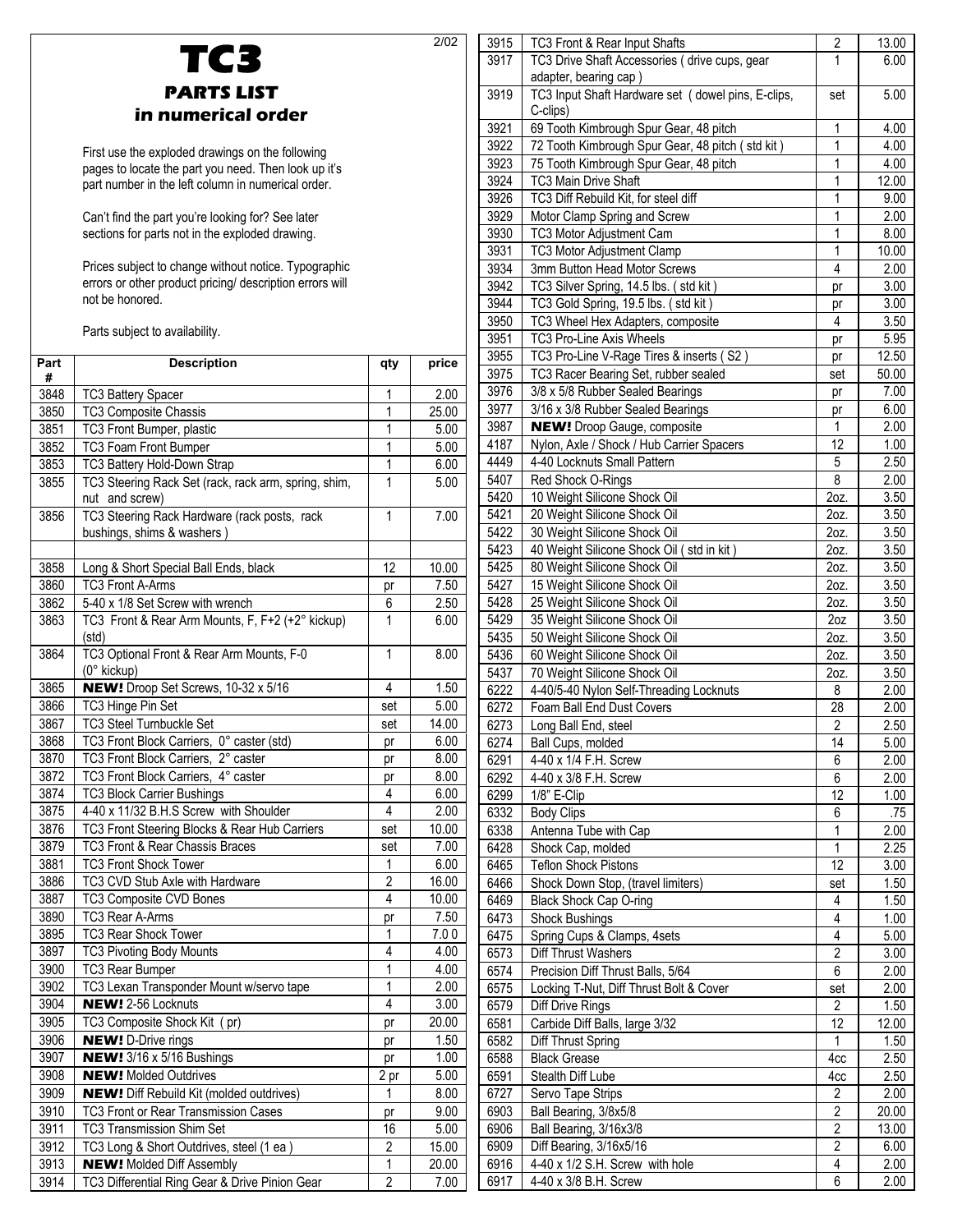| Items below are not found in the |                                                              |     |      |
|----------------------------------|--------------------------------------------------------------|-----|------|
| 9180                             | Servo Horns, molded                                          | set | 2.50 |
| 8874                             | Rear Body Mount Posts                                        | pr  | 3.50 |
| 8846                             | Shock Preload Clips, 5 sizes                                 | set | 3.00 |
| 8844                             | Shock Shaft, .35 stroke                                      | 1   | 3.00 |
| 8818                             | Front Body Mount Posts                                       | pr  | 3.50 |
| 8458                             | VCS Macro Shock Body, molded                                 | 1   | 4.00 |
| 8456                             | VCS Macro Shock Rebuild Kit (O-rings, VC bobbin<br>and foam) | set | 3.00 |
| 7673                             | 4-40 x 5/16 F.H. Screw                                       | 6   | 2.00 |
| 7413                             | 4-40 x 3/4 B.H.C. Screw                                      | 6   | 2.00 |
| 7381                             | CVD Rebuild Kit, (for two axles)                             | set | 8.50 |
| 7369                             | 1/16 Axle Roll Pins                                          | 4   | 1.00 |
| 7368                             | Universal Shims, fits 3/16 axles                             | 14  | 1.50 |
| 7337                             | Servo Mount Washers, steel                                   | 4   | 1.00 |
| 7336                             | Steering Servo Mount Kit                                     | set | 2.50 |
| 7260                             | 4-40 Small Pattern Plain Nut                                 | 12  | 2.00 |
| 7217                             | Shock Rod Ends, with plastic pivot ball                      | 2   | 3.00 |
| 6956                             | <b>Molded Tool Set</b>                                       | set | 4.50 |
| 6950                             | Allen Wrench Set                                             | set | 2.50 |
| 6928                             | 4-40 x 1 S.H. Screw                                          | 6   | 2.00 |
| 6925                             | 4-40 x 1/2 S.H. Screw                                        | 6   | 2.00 |
| 6924                             | 4-40 x 3/8 S.H. Screw                                        | 6   | 2.00 |
| 6923                             | 4-40 x 3/4 F.H. Screw                                        | 6   | 2.00 |
| 6922                             | 4-40 x 1/2 F.H. Screw                                        | 6   | 2.00 |
| 6920                             | 4-40 x 3/16 B.H. Screw                                       | 6   | 2.00 |
| 6919                             | 4-40 x 5/16 B.H. Screw                                       | 6   | 2.00 |
| 6918                             | 4-40 x 1/2 B.H. Screw                                        | 6   | 2.00 |

# *exploded drawing*

### KITS

| 3010 | RC10TC3 4WD Touring Car, Racer Kit. Honda Accord<br>body. Does not include radio system, pinion gear, or<br>electronics.               | 1           | 269.00 |
|------|----------------------------------------------------------------------------------------------------------------------------------------|-------------|--------|
| 3011 | RC10TC3 4WD Touring Car, Racer Kit. Dodge Stratus<br>body. Does not include radio system, pinion gear, or<br>electronics.              | 1           | 269.00 |
| 3012 | RC10TC3 4WD Touring Car, Racer Kit. Alfa Romeo.<br>Does not include radio system, pinion gear, or<br>electronics.                      | 1           | 269.00 |
| 3014 | RC10TC3 4WD Touring Car, Racer Kit. Mercedes<br>CLK DTM. Does not include radio system, pinion gear,<br>or electronics.                | $\mathbf 1$ | 269.00 |
| 3015 | RC10TC3 4WD Touring Car, Racer Kit. Chrysler<br>300M. Does not include radio system, pinion gear, or<br>electronics.                   | 1           | 269.00 |
| 3020 | RC10TC3 Rally Conversion. Requires any TC3 kit.                                                                                        | 1           | 79.99  |
| 3030 | RC10TC3 4WD Touring Car, Team Kit. No body.<br>Does not include radio system, pinion gear, or<br>electronics.                          | 1           | 369.00 |
| 3035 | RC10TC3 4WD Touring Car, Factory Team Kit. No<br>body, tires or wheels. Does not include radio system,<br>pinion gear, or electronics. | $\mathbf 1$ | 499.00 |
|      | BODIES                                                                                                                                 |             |        |
| 6150 | Protoform 99' Accord 4-door body                                                                                                       | 1           | 21.95  |
| 6151 | Protoform Alfa Romeo 156 Super Tourer Body                                                                                             | 1           | 21.95  |
| 6152 | Protoform Dodge Stratus Body                                                                                                           | 1           | 21.95  |
| 6157 | Protoform Chrysler 300M Body                                                                                                           | 1           | 21.95  |
| 6158 | Protoform Chevy Silverado Body                                                                                                         | 1           | 21.95  |
| 6159 | Protoform Mercedes CLK DT Body                                                                                                         | 1           | 21.95  |



| 1414 | FACTORY BLUE 1.125 Turnbuckles                         | pr           | 9.00           |
|------|--------------------------------------------------------|--------------|----------------|
| 1450 | <b>NEW!</b> FACTORY TEAM Ride Height Gauge, set ride   | 1            | 14.99          |
|      | height easily                                          |              |                |
| 1594 | FACTORY TEAM Body Hole Reamer                          | 1            | 22.00          |
| 1596 | FACTORY TEAM Locking Adhesive, locking screws to       | 10           | 3.95           |
|      | metal                                                  | ml           |                |
| 1597 | <b>NEW!</b> FACTORY TEAM Tire Adhesive, glues tires to | .70o         | 6.95           |
|      | plastic wheels                                         | z            |                |
| 1598 | <b>NEW!</b> FACTORY TEAM Shock Cap, Blue anodized      | 4            | 11.95          |
|      | aluminum (See also #6439 below)                        |              |                |
| 3849 | TC3 Chassis, Graphite                                  | 1            |                |
|      |                                                        | $\mathbf{1}$ | 39.00          |
| 3854 | TC3 Battery Hold-Down Strap, Graphite                  |              | 10.00<br>11.00 |
| 3861 | TC3 Front A-Arms, Graphite                             | рr           |                |
| 3869 | TC3 Front Block Carriers 0°, Graphite                  | pr           | 8.00           |
| 3877 | TC3 Steering Blocks & Rear Hub Carriers, Graphite      | set          | 12.00          |
| 3880 | TC3 Front & Rear Chassis Braces, Graphite              | set          | 10.00          |
| 3882 | TC3 Front Shock Tower, Graphite                        | 1            | 10.00          |
| 3888 | FACTORY BLUE TC3 Aluminum CVD Bones                    | pr           | 22.00          |
| 3891 | TC3 Rear A-Arms, Graphite                              | pr           | 11.00          |
| 3896 | TC3 Rear Shock Tower, Graphite                         | 1            | 11.00          |
| 3916 | <b>NEW!</b> Molded Outdrive bearing                    | pr           | 11.00          |
| 3927 | TC3 Blue Radial Clip-On Heat Sink, short (use with     | 1            | 11.00          |
|      | #3933)                                                 |              |                |
| 3928 | TC3 Blue Radial Clip-On Heat Sink, long (use with      | 1            | 13.00          |
|      | #3931)                                                 |              |                |
| 3932 | FACTORY BLUE Machined Motor Adjust. Cam                | 1            | 25.00          |
| 3933 | FACTORY BLUE Machined Motor Adjust. Clamp              | 1            | 35.00          |
| 3935 | FACTORY BLUE TC3 Aluminum Screw Kit                    | set          | 13.00          |
| 3936 | FACTORY BLUE Aluminum VCS Macro Shock Bodies           | pr           | 14.00          |
|      | with cap O-rings. Non-threaded                         |              |                |
| 3938 | FACTORY BLUE TC3 Front One-way Assembly                | 1            | 60.00          |
| 3939 | TC3 Front One-way Differential Ring Gear with Four     | 1            | 6.00           |
|      | <b>Mounting Screws</b>                                 |              |                |
| 3941 | TC3 Green Spring, 12.0 lbs.                            | pr           | 5.00           |
| 3943 | TC3 Blue Spring, 17.0 lbs.                             | pr           | 5.00           |
| 3945 | TC3 Red Spring, 22.0 lbs.                              | pr           | 5.00           |
| 3946 | TC3 Copper Spring, 25.0 lbs.                           | pr           | 3.00           |
| 3949 | TC3 Wheel Hex Adapters, Graphite                       | 4            | 5.00           |
| 3952 | TC3 Purple Spring, 30.0 lbs.                           | pr           | 5.00           |
| 3953 | TC3 Yellow Spring, 35.0 lbs.                           | pr           | 5.00           |
| 3954 | TC3 White Spring, 40.0 lbs.                            | pr           | 5.00           |
| 3960 | TC3 Front or Rear Anti-roll Bar Kit                    | 1            | 8.00           |
| 3961 | TC3 Full Graphite Component Set                        | set          | 75.00          |
| 3962 | FACTORY BLUE-Anodized TC3 Threaded Shock Kit,          | set          | 60.00          |
|      | complete set of 4                                      |              |                |
| 3963 | FACTORY BLUE-Anodized Threaded Shock Body &            | pr           | 20.00          |
|      | Collar with cap O-rings. .35"                          |              |                |
| 3964 | TC3 UNOBTANIUM Shock Shafts                            | 2            | 11.00          |
| 3965 | TC3 Axle Bearing Spacers, Blue. Helps prevent binding  | 4            | 4.00           |
|      | of the bearings on the rear stub axle                  |              |                |
| 3966 | TC3 Front One-way Outdrives                            | 2            | 22.00          |
| 3967 | TC3 Front One-way Main Hub with bearings               | 1            | 45.00          |
| 3968 | FACTORY BLUE Counterfeit Transponder                   | 1            | 15.00          |
| 3970 | TC3 Teflon Sealed Bearing Set                          | set          | 120.00         |
| 3971 | <b>TC3 Steering Rack Bearings</b>                      | 4            | 12.00          |
| 3972 | TC3 Blue Aluminum Hex Drives                           | 4            | 15.00          |
| 3974 | TC3 Battery Hold-Down Strap, Blue Aluminum             | 1            | 21.00          |
| 6439 | <b>NEW!</b> FACTORY TEAM Shock Cap, Blue anodized      | 1            | 3.00           |
|      | aluminum (See also #1598 above)                        |              |                |
| 6937 | FACTORY BLUE 4-40 Aluminum Locknuts                    | 6            | 3.00           |
| 6943 | FACTORY BLUE 8-32 Aluminum Locknuts                    | 6            | 4.00           |
|      | <b>FACTORY TEAM</b>                                    |              |                |
|      | <b>PINION GEARS</b>                                    |              |                |
| 8252 | 15 TOOTH, 48 PITCH STEALTH PINION                      | 1            |                |
| 8253 | 16 TOOTH, 48 PITCH STEALTH PINION                      | 1            | 6.00<br>6.00   |
| 8254 | 17 TOOTH 48 PITCH STEALTH PINION                       | 1            | 6.00           |
|      |                                                        |              |                |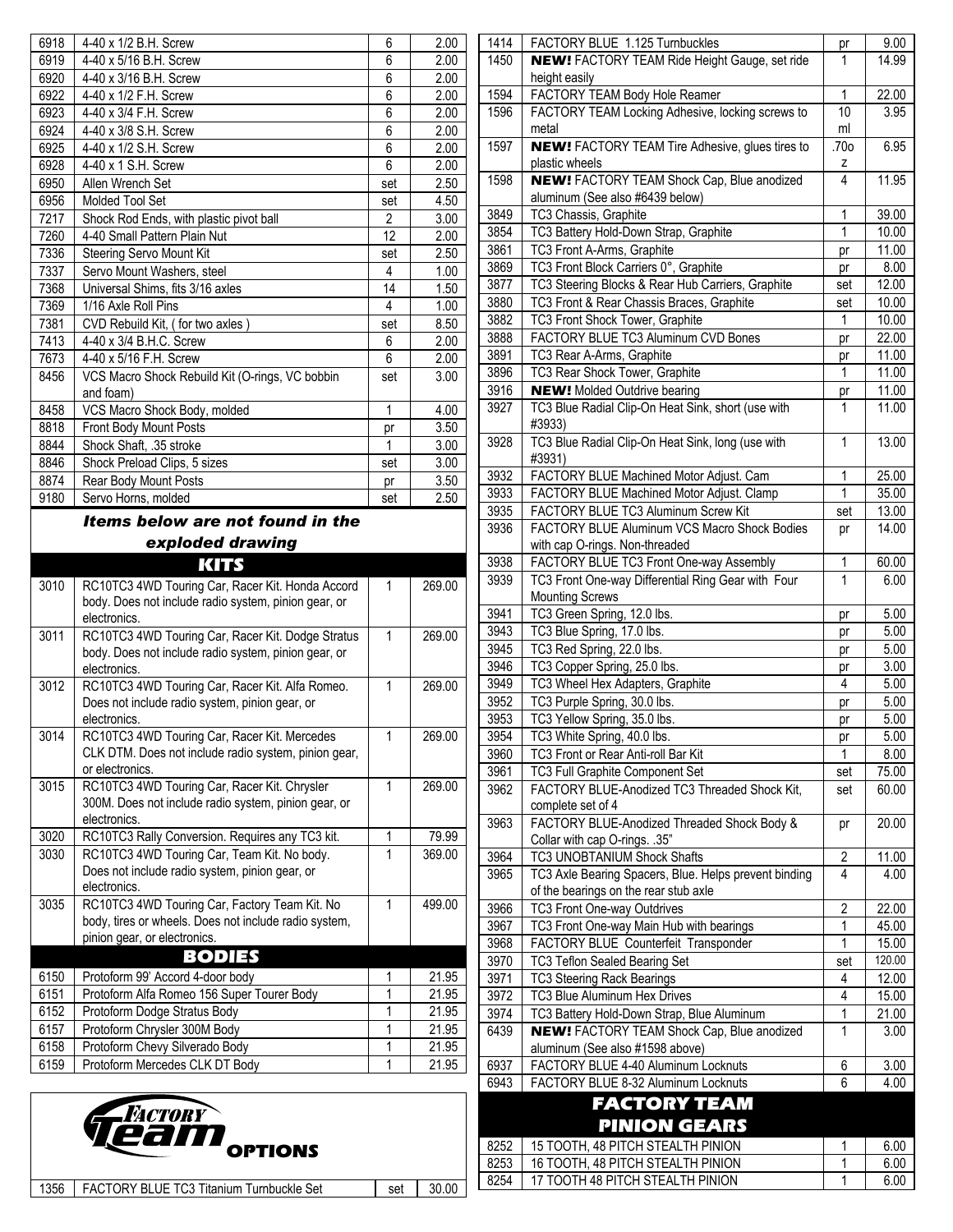| 8256 | 19 TOOTH, 48 PITCH STEALTH PINION                                 |                |       |
|------|-------------------------------------------------------------------|----------------|-------|
|      |                                                                   | 1              | 6.00  |
| 8257 | 20 TOOTH, 48 PITCH STEALTH PINION                                 | 1              | 6.00  |
| 8258 | 21 TOOTH, 48 PITCH STEALTH PINION                                 | 1              | 6.00  |
| 8259 | 22 TOOTH, 48 PITCH STEALTH PINION                                 | 1              | 6.00  |
| 8260 | 23 TOOTH, 48 PITCH STEALTH PINION                                 | 1              | 6.00  |
| 8261 | 24 TOOTH, 48 PITCH STEALTH PINION                                 | $\mathbf{1}$   | 6.00  |
| 8262 | 25 TOOTH, 48 PITCH STEALTH PINION                                 | $\overline{1}$ | 6.00  |
|      | <b>RALLY PARTS</b>                                                |                |       |
| 1360 | <b>NEW!</b> FACTORY TEAM Rally Titanium Turnbuckle<br>Kit         | set            | 34.00 |
| 3957 | <b>NEW!</b> Rally Tires                                           | pr             | 12.50 |
| 3956 | <b>NEW!</b> Wabash Style Wheel (24mm)                             | pr             | 5.95  |
| 3980 | <b>NEW!</b> Rally Front Bumper, plastic                           | 1              | 4.00  |
| 3982 | <b>NEW!</b> TC3 200mm Front Arm (Rally)                           |                | 6.00  |
| 3984 | <b>NEW!</b> TC3 200mm Rear Arm (Rally)                            | pr             | 6.00  |
| 3986 | <b>NEW!</b> TC3 200mm Composite CVD Bones (Rally)                 | pr             | 10.00 |
|      |                                                                   | pr             |       |
| 3889 | <b>NEW! FACTORY TEAM Blue 200mm Aluminum CVD</b><br>Bones (Rally) | pr             | 22.00 |
|      | <b>DECALS</b>                                                     |                |       |
| 3817 | TEAM ASSOCIATED BUMPER STICKER, red, white                        | 2              | 4.00  |
|      | and blue                                                          |                |       |
| 3820 | NEW AE LOGO DECAL SHEET                                           | 1              | 2.00  |
| 3825 | FACTORY TEAM LOGO DECALS                                          | 1              | 2.00  |
| 3829 | <b>TC3 DECAL SHEET</b>                                            | 1              | 2.00  |
| 3830 | NEW! ASSOCIATED TEAM DECALS, white on black                       | 1              | 2.00  |
| 6196 | TEAM ASSOCIATED & MISC. SPONSORS DECAL, 5                         | 1              | 2.00  |
|      | colors                                                            |                |       |
|      | <b>ALLEN DRIVERS</b>                                              |                |       |
|      | TEAM ASSOCIATED ALLEN DRIVERS include color-                      |                |       |
|      | coded aluminum hex handle with precision ground                   |                |       |
|      | replaceable tip                                                   |                |       |
| 6957 | .050" ALLEN DRIVER, clear anodize handle                          | 1              | 10.50 |
| 6958 | 1/16" ALLEN DRIVER, black anodize handle                          | 1              | 10.50 |
| 6959 | 5/64" ALLEN DRIVER, blue anodize handle                           | 1              | 10.50 |
| 6960 | 3/32" ALLEN DRIVER, gold anodize handle                           | 1              | 10.50 |
| 6961 | 2.5mm ALLEN DRIVER, green anodize handle                          | 1              | 10.50 |
| 6962 | 1.5mm ALLEN DRIVER, purple anodize handle                         | 1              | 10.50 |
| 6964 | .050" REPLACEMENT TIP, precision ground                           | 1              | 5.50  |
| 6965 | 1/16" REPLACEMENT TIP, precision ground                           | 1              | 5.50  |
| 6966 | 5/64" REPLACEMENT TIP, precision ground                           | 1              | 5.50  |
| 6967 | 3/32" REPLACEMENT TIP, precision ground                           | $\overline{1}$ | 5.50  |
| 6968 | 2.5mm REPLACEMENT TIP, precision ground                           | $\overline{1}$ | 5.50  |
| 6969 | 1.5mm REPLACEMENT TIP, precision ground                           | 1              | 5.50  |
|      | <b>NEW!</b> Factory Team Allen Driver, Complete Set               |                | 49.95 |

#### MORE RC10TC3 PARTS!

The following FREE catalogs may contain more parts and information for the TC3 kits not listed in this catalog:

• **Factory Team catalog.** For high-performance hop-ups—graphite, titanium, lightweight aluminum, and more!

- • **Reedy Modifieds catalog.** High-performance motors & batteries and their accessories.
- • **Pictorial catalog.** For full-color pictures of decals, T-shirts, caps, mousepad, and videos.
- • **http://www.rc10.com/** for up-to-date online help, setups, tips, MORE!

## ORDERING INSTRUCTIONS

**SEE YOUR HOBBY DEALER FOR SPARE PARTS FIRST!** Support your local hobby shop. If parts will not be available in your area, you may order parts directly from Associated. Sorry, kits are not sold to individuals.

**1. Write out order description** on separate sheet of paper. Include part no., description, quantity desired, and total price of each item.

**2. California residents** add 7.75% sales tax.

**3. Add shipping fee of \$5.00** to all orders except Red, Orange & Blue Label. **Extra charge**

for faster Red, Orange & Blue Label services and international orders. Call for details.

**4. All international orders** must be prepaid by International Money Order in U.S. funds. We

will add correct shipping charges to credit card orders. **DO NOT SEND CASH.**

Name\_ Address Address \_\_\_\_\_\_\_\_\_\_\_\_\_\_\_\_\_\_\_\_\_\_\_\_\_\_\_\_\_\_\_\_\_\_\_\_\_\_\_\_\_\_\_\_\_\_\_\_\_\_\_\_\_ City \_\_\_\_\_\_\_\_\_\_\_\_\_\_\_\_\_\_\_\_\_\_\_\_\_\_\_\_\_ State\_\_\_\_\_ Zip \_\_\_\_\_\_\_\_\_\_\_\_\_\_

Country \_\_\_\_\_\_\_\_\_\_\_\_\_\_\_\_\_\_\_\_\_\_\_\_\_\_\_\_\_\_\_\_\_\_\_\_\_\_\_\_\_\_\_\_\_\_\_\_\_\_\_\_\_

E-mail

Phone  $(\underline{\hspace{1cm}})$ 

#### *CREDIT CARD ORDERS WELCOME*

**NOTE:** Credit card orders are ONLY sent to credit card billing address!

Card type (circle one): VISA MC AmEx Discover

Full name on card

Card number \_\_\_\_\_\_\_\_\_\_ \_\_\_\_\_\_\_\_\_\_ \_\_\_\_\_\_\_\_\_\_\_ \_\_\_\_\_\_\_\_\_\_\_

Signature:

Expiration date:  $\frac{1}{2}$ 

Mail order to: **Associated Electrics, Inc.** 3585 Cadillac Ave.

Costa Mesa, CA 92626 USA

Or call (714) 850-9342. *Please have your order ready before calling.*

Or fax credit card order with above info to: (714) 850-1744.

Or place your order by web site at http://www.teamassociated.com/